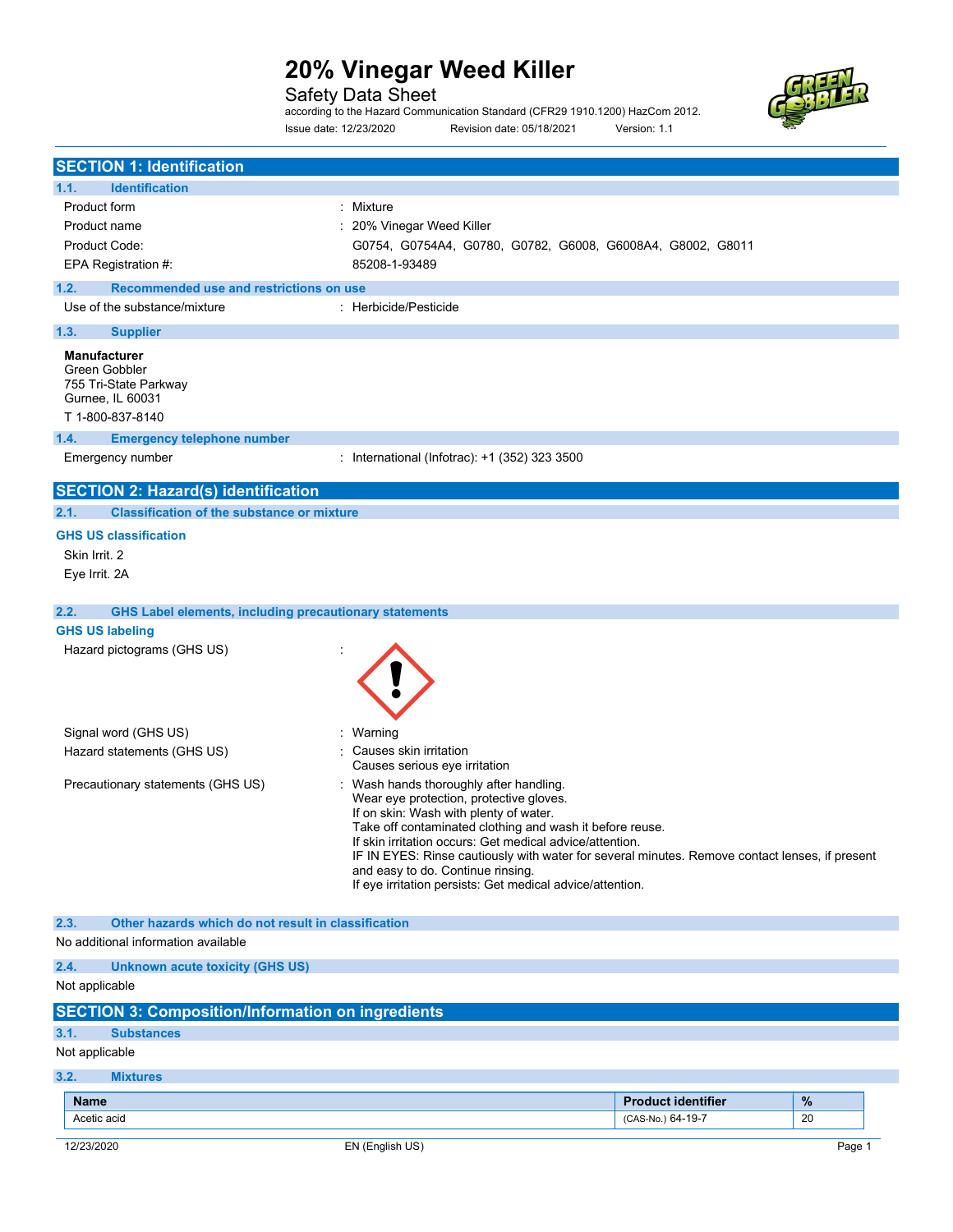Safety Data Sheet

according to the Hazard Communication Standard (CFR29 1910.1200) HazCom 2012.

### \*Chemical name, CAS number and/or exact concentration have been withheld as a trade secret

| <b>SECTION 4: First-aid measures</b>                            |                                                                                                                                                                                                 |
|-----------------------------------------------------------------|-------------------------------------------------------------------------------------------------------------------------------------------------------------------------------------------------|
| <b>Description of first aid measures</b><br>4.1.                |                                                                                                                                                                                                 |
| First-aid measures after inhalation                             | : If breathing is difficult, remove victim to fresh air and keep at rest in a position comfortable for<br>breathing. Get medical advice/attention if you feel unwell.                           |
| First-aid measures after skin contact                           | : IF ON SKIN: Wash with plenty of water. Take off contaminated clothing and wash it before<br>reuse. If skin irritation occurs: Get medical advice/attention.                                   |
| First-aid measures after eye contact                            | : IF IN EYES: Rinse cautiously with water for several minutes. Remove contact lenses, if present<br>and easy to do. Continue rinsing. If eye irritation persists: Get medical advice/attention. |
| First-aid measures after ingestion                              | Do not induce vomiting without medical advice. Never give anything by mouth to an<br>unconscious person. Get medical advice/attention if you feel unwell.                                       |
| 4.2.<br>Most important symptoms and effects (acute and delayed) |                                                                                                                                                                                                 |
| Symptoms/effects after inhalation                               | : May cause irritation to the respiratory tract.                                                                                                                                                |
| Symptoms/effects after skin contact                             | : Causes skin irritation. Symptoms may include redness, drying, defatting and cracking of the<br>skin.                                                                                          |
| Symptoms/effects after eye contact                              | Causes serious eye irritation. Symptoms may include discomfort or pain, excess blinking and<br>tear production, with marked redness and swelling of the conjunctiva.                            |
| Symptoms/effects after ingestion                                | : May be harmful if swallowed. May cause gastrointestinal irritation, nausea, vomiting and<br>diarrhea.                                                                                         |

4.3. Immediate medical attention and special treatment, if necessary

Symptoms may be delayed. In case of accident or if you feel unwell, seek medical advice immediately (show the label where possible).

| <b>SECTION 5: Fire-fighting measures</b>                                            |                                                                                                                                                                                                                                             |
|-------------------------------------------------------------------------------------|---------------------------------------------------------------------------------------------------------------------------------------------------------------------------------------------------------------------------------------------|
| Suitable (and unsuitable) extinguishing media<br>5.1.                               |                                                                                                                                                                                                                                             |
| Suitable extinguishing media<br>Unsuitable extinguishing media                      | : Use extinguishing media appropriate for surrounding fire.<br>Do not use water jet.                                                                                                                                                        |
| 5.2.<br>Specific hazards arising from the chemical                                  |                                                                                                                                                                                                                                             |
| Fire hazard                                                                         | : Products of combustion may include, and are not limited to: oxides of carbon.                                                                                                                                                             |
| 5.3.<br>Special protective equipment and precautions for fire-fighters              |                                                                                                                                                                                                                                             |
| Protection during firefighting                                                      | : Keep upwind of fire. Wear full fire fighting turn-out gear (full Bunker gear) and respiratory<br>protection (SCBA).                                                                                                                       |
| <b>SECTION 6: Accidental release measures</b>                                       |                                                                                                                                                                                                                                             |
| 6.1.                                                                                | Personal precautions, protective equipment and emergency procedures                                                                                                                                                                         |
| General measures                                                                    | : Use personal protection recommended in Section 8. Isolate the hazard area and deny entry to<br>unnecessary and unprotected personnel.                                                                                                     |
| 6.1.1.<br>For non-emergency personnel                                               |                                                                                                                                                                                                                                             |
| No additional information available                                                 |                                                                                                                                                                                                                                             |
| 6.1.2.<br>For emergency responders                                                  |                                                                                                                                                                                                                                             |
| No additional information available                                                 |                                                                                                                                                                                                                                             |
| <b>Environmental precautions</b><br>6.2.                                            |                                                                                                                                                                                                                                             |
| Prevent entry to sewers and public waters.                                          |                                                                                                                                                                                                                                             |
| Methods and material for containment and cleaning up<br>6.3.                        |                                                                                                                                                                                                                                             |
| For containment                                                                     | Absorb and/or contain spill with inert material (sand, vermiculite or other appropriate material),<br>then place in suitable container. Do not flush into surface water or sewer system. Wear<br>recommended personal protective equipment. |
| Methods for cleaning up                                                             | Sweep or shovel spills into appropriate container for disposal. Provide ventilation.                                                                                                                                                        |
| <b>Reference to other sections</b><br>6.4.                                          |                                                                                                                                                                                                                                             |
| For further information refer to section 8: "Exposure controls/personal protection" |                                                                                                                                                                                                                                             |
| <b>SECTION 7: Handling and storage</b>                                              |                                                                                                                                                                                                                                             |
| <b>Precautions for safe handling</b><br>7.1.                                        |                                                                                                                                                                                                                                             |
| Precautions for safe handling                                                       | : Avoid contact with skin and eyes. Avoid breathing dust/fume/gas/mist/vapors/spray. Do not                                                                                                                                                 |

swallow. Handle and open container with care. When using do not eat, drink or smoke.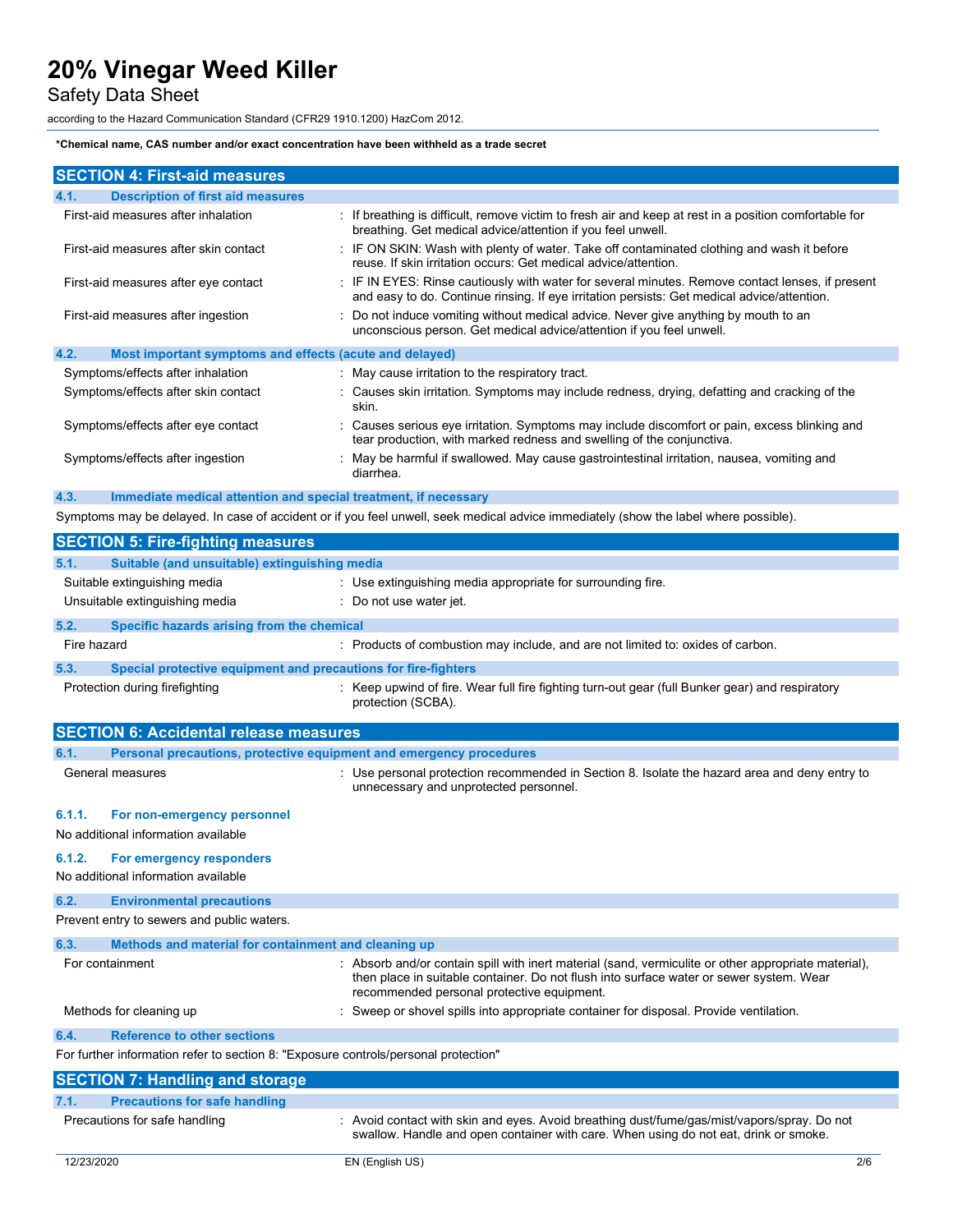## Safety Data Sheet

according to the Hazard Communication Standard (CFR29 1910.1200) HazCom 2012.

|      | Hygiene measures                                             | Take off contaminated clothing and wash it before reuse. Always wash hands after handling the<br>product.             |
|------|--------------------------------------------------------------|-----------------------------------------------------------------------------------------------------------------------|
| 7.2. | Conditions for safe storage, including any incompatibilities |                                                                                                                       |
|      | Storage conditions                                           | Keep out of the reach of children. Keep container tightly closed. Store in a dry, cool and well-<br>ventilated place. |

## SECTION 8: Exposure controls/personal protection

## 8.1. Control parameters

| 20% Vinegar Weed Killer                           |                     |  |
|---------------------------------------------------|---------------------|--|
| No additional information available               |                     |  |
| <b>Acetic acid (64-19-7)</b>                      |                     |  |
| <b>USA - ACGIH - Occupational Exposure Limits</b> |                     |  |
| ACGIH OEL TWA [ppm]                               | 10 ppm              |  |
| ACGIH OEL STEL [ppm]                              | 15 ppm              |  |
| <b>USA - OSHA - Occupational Exposure Limits</b>  |                     |  |
| OSHA PEL (TWA) [1]                                | $25 \text{ mg/m}^3$ |  |
| OSHA PEL (TWA) [2]                                | 10 ppm              |  |
| USA - IDLH - Occupational Exposure Limits         |                     |  |
| IDLH [ppm]                                        | 50 ppm              |  |
| <b>USA - NIOSH - Occupational Exposure Limits</b> |                     |  |
| NIOSH REL (TWA)                                   | $25 \text{ mg/m}^3$ |  |
| NIOSH REL TWA [ppm]                               | 10 ppm              |  |
| NIOSH REL (STEL)                                  | $37 \text{ mg/m}^3$ |  |
| NIOSH REL STEL [ppm]                              | 15 ppm              |  |
| Annuanuiate eneineeuine eentuele<br>n o           |                     |  |

## 8.2. Appropriate engineering controls

Appropriate engineering controls : Ensure good ventilation of the work station. Provide readily accessible eye wash stations and safety showers.

Environmental exposure controls : Avoid release to the environment.

8.3. Individual protection measures/Personal protective equipment

### Hand protection:

Wear suitable gloves resistant to chemical penetration

#### Eye protection:

Wear eye protection

### Skin and body protection:

Wear suitable protective clothing

### Respiratory protection:

In case of insufficient ventilation, wear suitable respiratory equipment. Respirator selection must be based on known or anticipated exposure levels, the hazards of the product and the safe working limits of the selected respirator.

#### Other information:

Handle in accordance with good industrial hygiene and safety procedures. Do not eat, drink or smoke when using this product.

| <b>SECTION 9: Physical and chemical properties</b> |                                                       |     |
|----------------------------------------------------|-------------------------------------------------------|-----|
| 9.1.                                               | Information on basic physical and chemical properties |     |
| Physical state                                     | : Liquid                                              |     |
| Appearance                                         | : Clear liquid.                                       |     |
| Color                                              | : Clear                                               |     |
| Odor                                               | : Vinegar                                             |     |
| Odor threshold                                     | : No data available                                   |     |
| pH                                                 | $\therefore$ 2.8                                      |     |
| Melting point                                      | : No data available                                   |     |
| 12/23/2020                                         | EN (English US)                                       | 3/6 |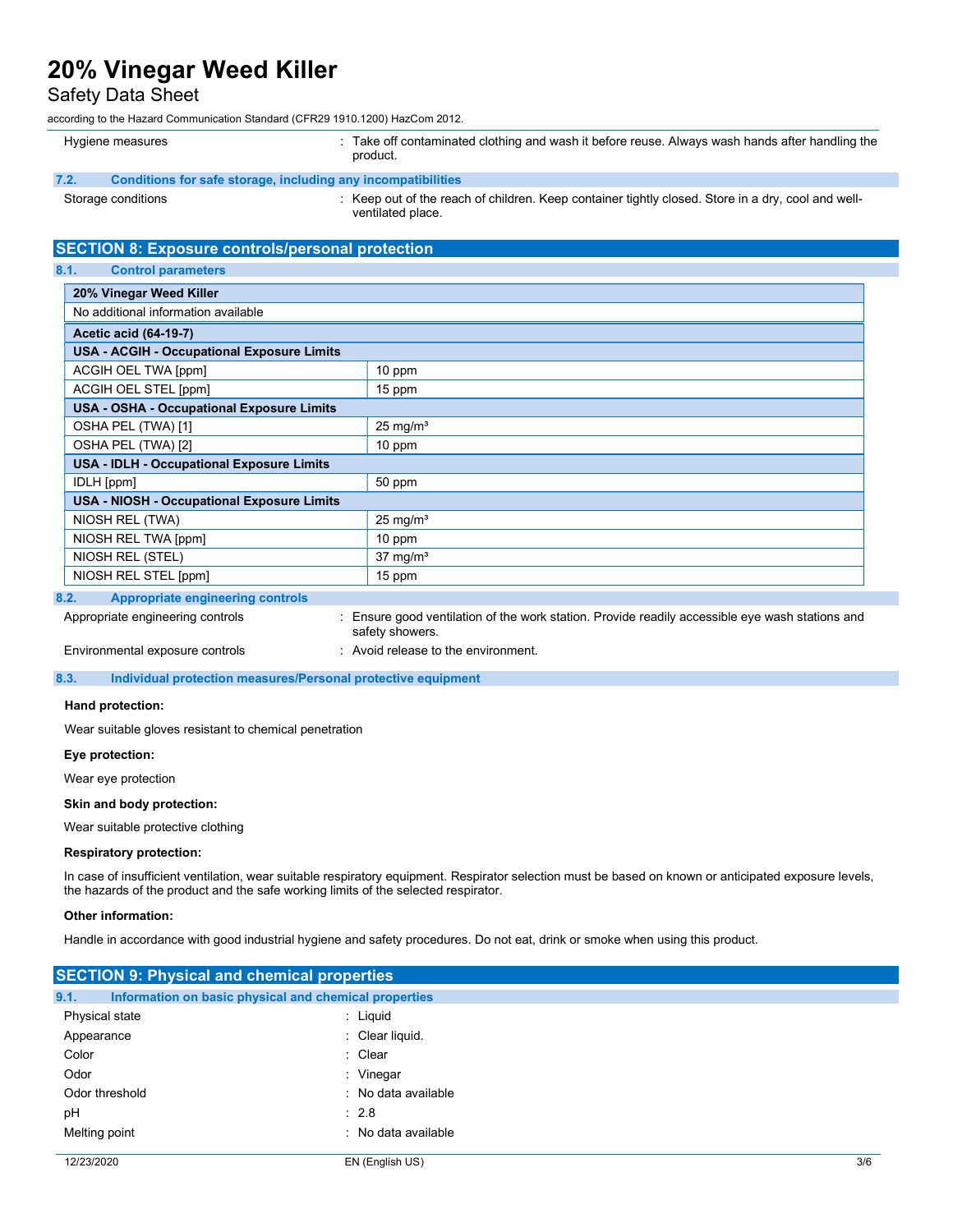# Safety Data Sheet

according to the Hazard Communication Standard (CFR29 1910.1200) HazCom 2012.

| Freezing point                              | . No data available   |
|---------------------------------------------|-----------------------|
| Boiling point                               | No data available     |
| Flash point                                 | Does not flash        |
| Relative evaporation rate (butyl acetate=1) | No data available     |
| Flammability (solid, gas)                   | Not flammable.        |
| Vapor pressure                              | · No data available   |
| Relative vapor density at 20 °C             | : No data available   |
| Relative density                            | No data available     |
| Solubility                                  | No data available     |
| Partition coefficient n-octanol/water       | No data available     |
| Auto-ignition temperature                   | No data available     |
| Decomposition temperature                   | : No data available   |
| Viscosity, kinematic                        | $:$ No data available |
| Viscosity, dynamic                          | No data available     |
| <b>Explosion limits</b>                     | No data available     |
| Explosive properties                        | No data available     |
| Oxidizing properties                        | No data available     |
|                                             |                       |

## 9.2. Other information

No additional information available

| <b>SECTION 10: Stability and reactivity</b>                  |                         |  |
|--------------------------------------------------------------|-------------------------|--|
| 10.1.<br><b>Reactivity</b>                                   |                         |  |
| No dangerous reactions known under normal conditions of use. |                         |  |
| 10.2.<br><b>Chemical stability</b>                           |                         |  |
| Stable under normal conditions.                              |                         |  |
| <b>Possibility of hazardous reactions</b><br>10.3.           |                         |  |
| No dangerous reactions known under normal conditions of use. |                         |  |
| 10.4.<br><b>Conditions to avoid</b>                          |                         |  |
| Heat. Incompatible materials.                                |                         |  |
| <b>Incompatible materials</b><br>10.5.                       |                         |  |
| Strong bases. Strong oxidizing agents.                       |                         |  |
| <b>Hazardous decomposition products</b><br>10.6.             |                         |  |
| May include, and are not limited to: oxides of carbon.       |                         |  |
| <b>SECTION 11: Toxicological information</b>                 |                         |  |
| Information on toxicological effects<br>11.1.                |                         |  |
| Acute toxicity (oral)                                        | Not classified          |  |
| Acute toxicity (dermal)                                      | Not classified          |  |
| Acute toxicity (inhalation)                                  | Not classified          |  |
| 20% Vinegar Weed Killer                                      |                         |  |
| ATE US (oral)                                                | 16550 mg/kg             |  |
| <b>Acetic acid (64-19-7)</b>                                 |                         |  |
| LD50 oral rat                                                | 3310 mg/kg              |  |
| LD50 dermal rabbit                                           | 1060 mg/kg              |  |
| LC50 inhalation rat                                          | 11.4 mg/l/4h            |  |
| ATE US (oral)                                                | 3310 mg/kg body weight  |  |
| ATE US (dermal)                                              | 1060 mg/kg body weight  |  |
| ATE US (gases)                                               | 4500 ppmV/4h            |  |
| ATE US (vapors)                                              | 11.4 mg/l/4h            |  |
| ATE US (dust, mist)                                          | 1.5 mg/l/4h             |  |
| Skin corrosion/irritation                                    | Causes skin irritation. |  |
|                                                              | pH: 2.8                 |  |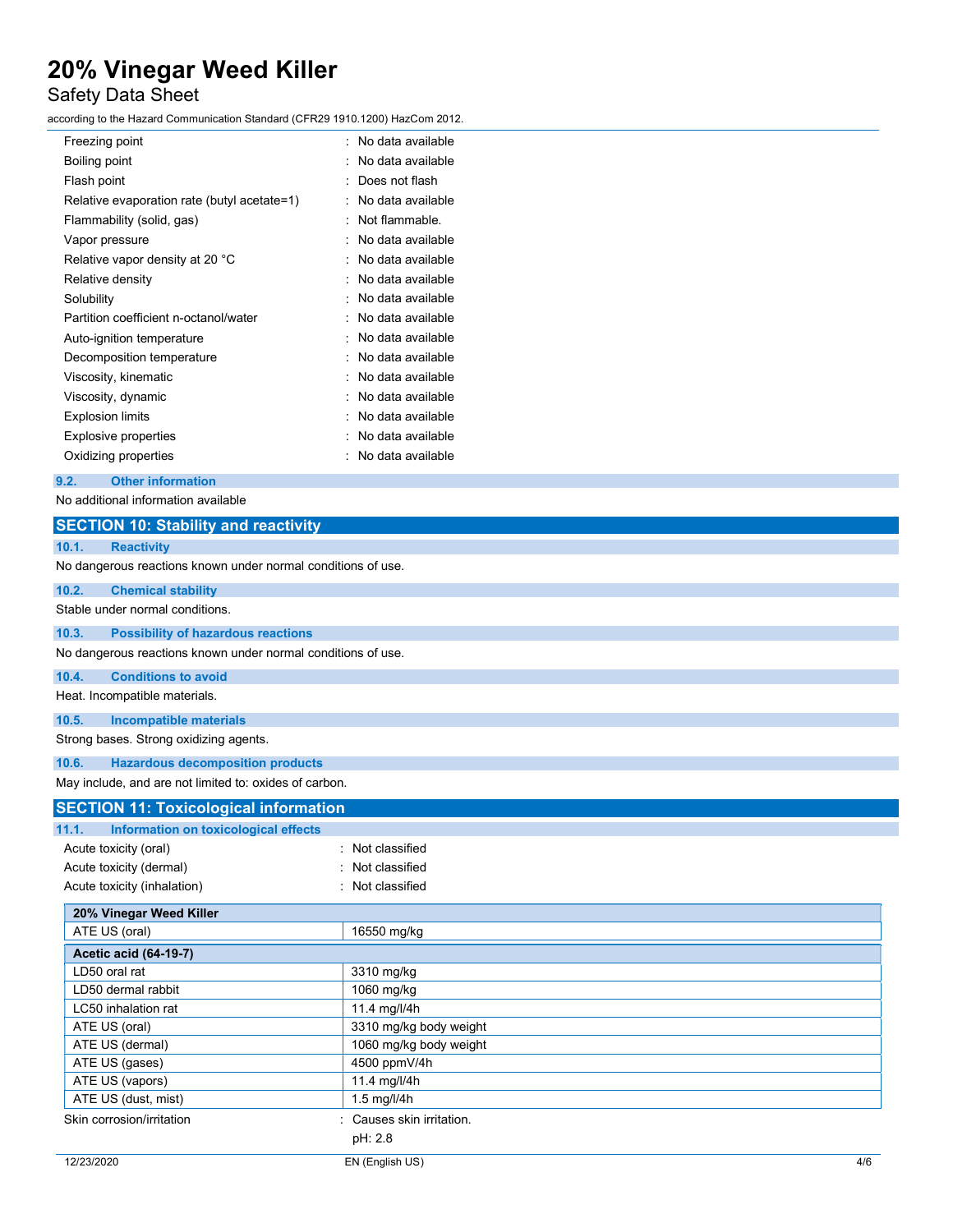## Safety Data Sheet

according to the Hazard Communication Standard (CFR29 1910.1200) HazCom 2012.

| Serious eye damage/irritation             | : Causes serious eye irritation.                                                                                                                                       |
|-------------------------------------------|------------------------------------------------------------------------------------------------------------------------------------------------------------------------|
|                                           | pH: 2.8                                                                                                                                                                |
| Respiratory or skin sensitization         | : Not classified                                                                                                                                                       |
| Germ cell mutagenicity                    | : Not classified                                                                                                                                                       |
| Carcinogenicity                           | : Not classified                                                                                                                                                       |
| Reproductive toxicity                     | : Not classified                                                                                                                                                       |
| STOT-single exposure                      | : Not classified                                                                                                                                                       |
| STOT-repeated exposure                    | : Not classified                                                                                                                                                       |
| <b>Acetic acid (64-19-7)</b>              |                                                                                                                                                                        |
| NOAEL (oral, rat, 90 days)                | 290 mg/kg body weight Animal: rat, Animal sex: male                                                                                                                    |
| Aspiration hazard                         | : Not classified                                                                                                                                                       |
| Viscosity, kinematic                      | : No data available                                                                                                                                                    |
| Symptoms/effects after inhalation         | : May cause irritation to the respiratory tract.                                                                                                                       |
| Symptoms/effects after skin contact       | : Causes skin irritation. Symptoms may include redness, drying, defatting and cracking of the<br>skin.                                                                 |
| Symptoms/effects after eye contact        | : Causes serious eye irritation. Symptoms may include discomfort or pain, excess blinking and<br>tear production, with marked redness and swelling of the conjunctiva. |
| Symptoms/effects after ingestion          | : May be harmful if swallowed. May cause gastrointestinal irritation, nausea, vomiting and<br>diarrhea.                                                                |
| Other information                         | : Likely routes of exposure: ingestion, inhalation, skin and eye.                                                                                                      |
|                                           |                                                                                                                                                                        |
| <b>SECTION 12: Ecological information</b> |                                                                                                                                                                        |

## 12.1. Toxicity

| Ecology - general            | : May cause long-term adverse effects in the aguatic environment.     |
|------------------------------|-----------------------------------------------------------------------|
| <b>Acetic acid (64-19-7)</b> |                                                                       |
| LC50 - Fish [1]              | 79 mg/l (Exposure time: 96 h - Species: Pimephales promelas [static]) |
| EC50 - Crustacea [1]         | 65 mg/l (Exposure time: 48 h - Species: Daphnia magna [Static])       |
| LC50 - Fish [2]              | 75 mg/l (Exposure time: 96 h - Species: Lepomis macrochirus [static]) |
| EC50 - Crustacea [2]         | > 300.82 mg/l Test organisms (species): Daphnia magna                 |

| 12.2.<br><b>Persistence and degradability</b> |                    |
|-----------------------------------------------|--------------------|
| 20% Vinegar Weed Killer                       |                    |
| Persistence and degradability                 | Not established.   |
| 12.3.<br><b>Bioaccumulative potential</b>     |                    |
| 20% Vinegar Weed Killer                       |                    |
| Bioaccumulative potential                     | Not established.   |
| Acetic acid (64-19-7)                         |                    |
| Partition coefficient n-octanol/water         | $-0.31$ (at 20 °C) |
| 12.4.<br><b>Mobility in soil</b>              |                    |
| No additional information available           |                    |
| <b>Other adverse effects</b><br>12.5.         |                    |

Other information **interest in the contract of the CO** interest and the CO interest of the CO interest of the CO

## SECTION 13: Disposal considerations

## 13.1. Disposal methods

Product/Packaging disposal recommendations : Dispose in a safe manner in accordance with local/national regulations. Empty containers or liners may retain some product residues. Recycle empty containers where allowed.

## SECTION 14: Transport information

## Department of Transportation (DOT)

This product has been tested in accordance with 49 CFR 173.137 and is not regulated.